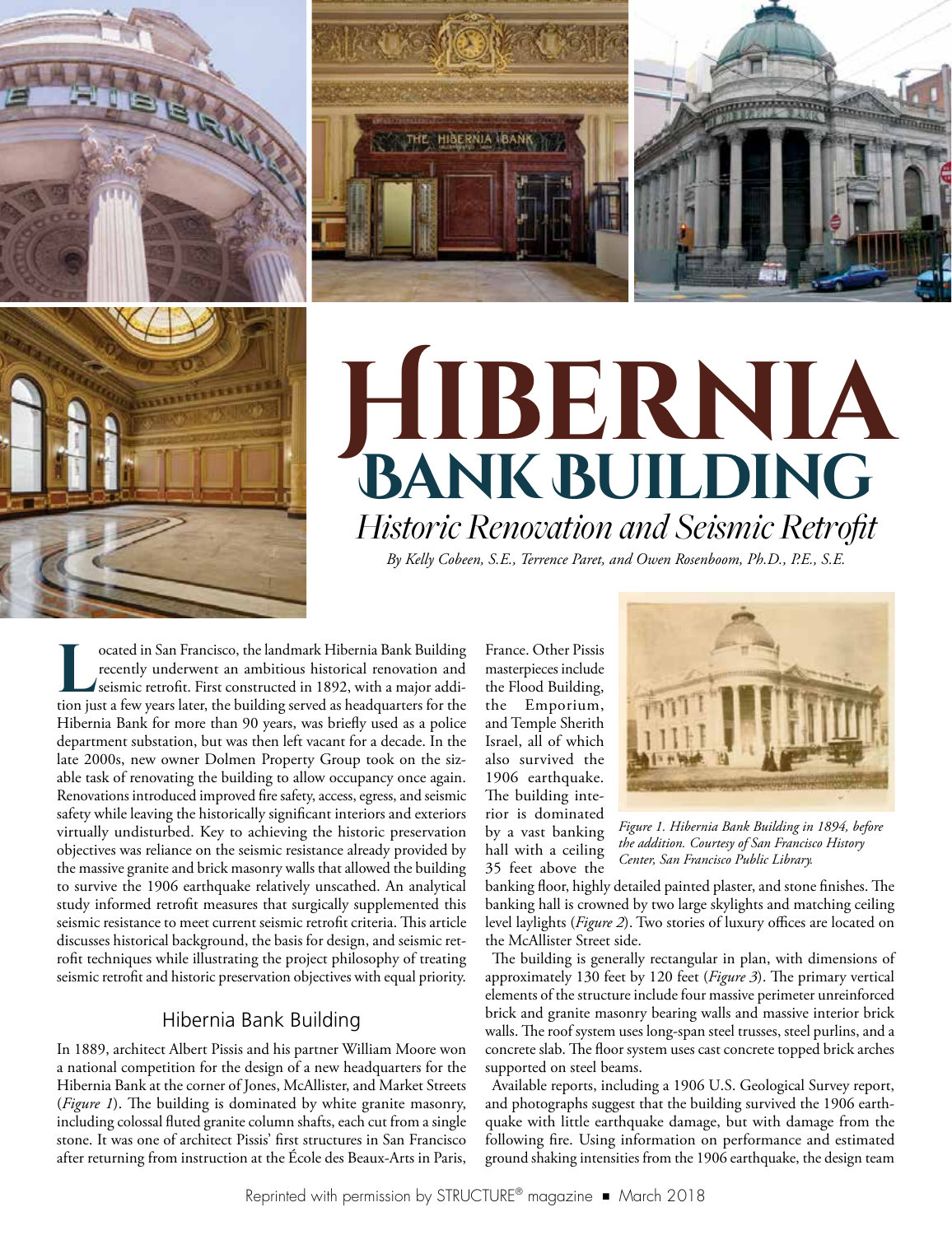ran analytical studies that corroborated the observed good behavior. Key to this behavior was the existing massive masonry walls that served to limit drift to modest levels in spite of the tendency towards torsional response (*Figure 3*). These indications of good seismic performance, combined with the adopted historic preservation objectives, were the primary justification for a focused, surgical seismic retrofit approach.

## Basis for Design

The historic structures report identified the vast majority of the interior and exterior of the building as "very significant." The Secretary of the Interior's *Standards for Treatment of Historic Properties*, a primary national guideline for historic preservation work, calls for work such as this to "…make possible a compatible use for a property … while preserving those portions or features which convey its historical, cultural, or architectural values." Attention to the preservation of historic fabric and maintenance of character-defining features were thus determined paramount in guiding the retrofit solution.

The era when a building of this size could economically function as a retail bank has long since passed. Therefore, the owners directed that the building renovation maximize potential future occupancy while meeting historic preservation objectives. This combination barred the banking hall from being broken into smaller rooms, implying Group A assembly occupancy. This potential change from the historic Group B occupancy triggered the structural evaluation of gravity load systems. At the same time, the potential occupant load in the main banking hall implied Occupancy (Risk) Category III. It was also identified that the building had not undergone evaluation or retrofit in response to San Francisco's 1992 unreinforced masonry building (UMB) ordinance.

The resulting range of work dictated use of a variety of building codes, each relevant for some portion of the work. Use of the 2010 *California Historical Building Code* (CHBC) is permitted by California state law for determining code criteria for a wide range of work on eligible or designated historic structures, and so was used as the primary starting point. Following the CHBC criteria, gravity systems were checked for live loads consistent with the new occupancy. Following the CHBC and the 2009 and 2012 editions of the *International Existing Building Code* (IEBC), seismic retrofit minimum criteria were set and were verified to meet the intent of the 1992 UMB ordinance. The CHBC and the 2010 *San Francisco Building Code* (SFBC) criteria included remediation of the hazard posed by the hollow clay tile (HCT) walls located along exit paths. The new structure, including extensive new egress paths, was designed in accordance with the SFBC. The CHBC provides broad discretion for the use of alternate materials and methods of construction provided that they meet the intent of the CHBC, in recognition of the special conditions encountered in dealing with archaic materials and construction. Based on this, several alternate methods of construction were identified for this project, ranging from a study of adhesive anchors in granite stone masonry to center core systems and beyond. The applicable codes and methods of construction were explained in a basis of design document that was vetted with the building department.

A number of available standards and guidelines were consulted during the design of the seismic retrofit. With design forces remaining in the near-elastic range to protect the masonry, the retrofit is very much in keeping with the spirit of the ASCE 41 linear elastic procedures. Full application of ASCE 41 procedures, however, would have relied on analytical studies of very limited accuracy and benefit. This speaks to the need to maintain the provisions of the CHBC to provide a seismic retrofit basis for buildings with archaic materials and systems that are



*Figure 2. The Hibernia Bank Building main banking hall with banking counters and stained glass laylights overhead. Courtesy of Bruce Schneider.*



*Figure 3. Hibernia Bank Building floor plan with shaded masonry walls. Diagonal hatched walls are of combined granite and brick masonry.*

beyond the testing and numerical quantification basis of ASCE 41 and similar methodologies.

# Seismic Retrofit Techniques

Retrofit measures for the primary seismic force-resisting system focused on improved strength and connectivity of the existing roof diaphragm and wall systems. The minimum seismic base shear for evaluation and retrofit used a seismic response modification coefficient (R-factor) of 1.5. As a result, the primary structural elements, both existing and new, are anticipated to stay in a near-elastic stress range with very limited deformations. The following is an overview of seismic retrofit techniques used.

#### *Roof Strengthening*

Around the perimeter of the building, granite balustrades were temporarily removed to permit installation of reinforced concrete bond beams. The bond beams strengthen the walls by preventing the propagation of cracks to the free edge of the masonry and act as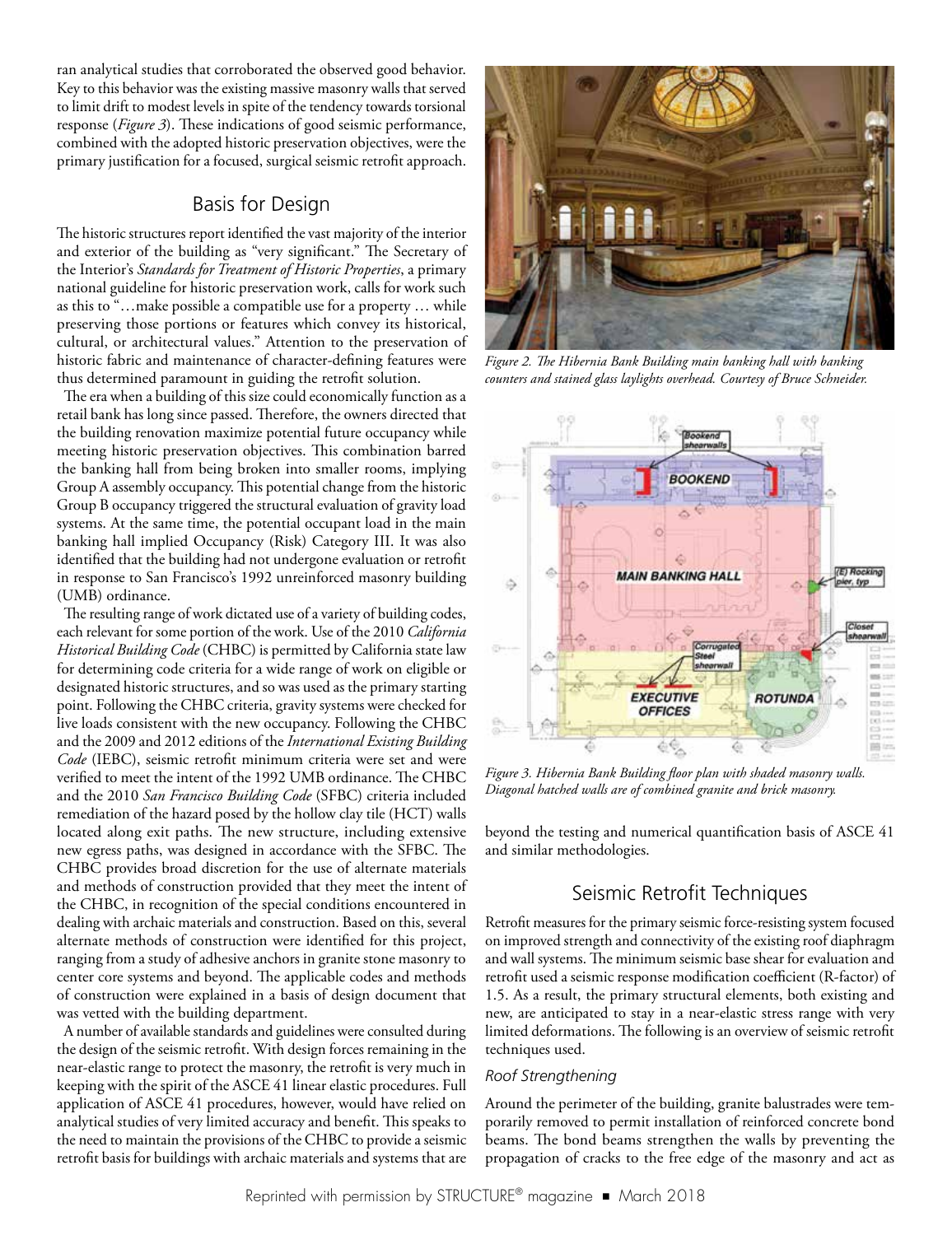

*Figure 4. Center coring at Jones Street elevation. Heavy dashed lines indicate center core location and extent.*

chords and collectors for the roof diaphragm. The bond beams also serve to anchor the tops of the wall center-cores and as anchorage points for roof-to-wall ties. A number of similar reinforced concrete members were provided to serve as chords and collectors within the interior of the roof. To provide a connection between the bond beams and the existing concrete roof diaphragm, and to create continuity between adjacent roof segments, a pre-tensioned "tie plate" was cast over each roof diaphragm segment along its perimeter. The interface was pre-compressed with regularly spaced pre-tensioned bolts and steel plates, providing a zero-slip shear friction connection between the existing roof diaphragm and the bond beams. A carbon fiber reinforced polymer (CFRP) system was used to complete the roof strengthening. Surface-mounted CFRP sheets were installed at the top of the slab. Near-surface-mounted CFRP rods were provided around the perimeter and at openings in the diaphragm for chord strengthening and crack control. Additional surface-mounted sheets were provided on the bottom of the roof slab with through-thickness CFRP anchors to basket high-stress regions and protect against falling hazard from isolated pieces of roof diaphragm, should localized degradation occur during an earthquake.

#### *Concrete Shear Walls*

Although the structure has several massive masonry shear walls, the analytical studies identified the need to add a limited number of strategically located new shear walls. One such location is on the north side of the building where a pair of massive parallel masonry walls, only twelve feet apart (the "bookend" in *Figure 3*), provide significant north-south seismic mass which could be detrimental to the seismic response. To turn this negative attribute into a benefit, the walls were interconnected with reinforced concrete "web" shear walls such that the entire system resists loads as a vertical box girder cantilevering from the basement. Another strategically placed reinforced concrete wall was located in a closet near the entrance to the building.

### *Center Cored Wall Reinforcement*

Center coring of the granite and brick masonry walls and piers was included to provide general connectivity and limit slip in masonry joints. The retrofit involved the coring of holes, installation of high strength steel rods as reinforcing, and grouting with a high-strength, low modulus polyester resin-based grout custom designed to reduce

shrinkage and heat build-up during curing. The center coring of walls for this project was more difficult than usual due to the unpredictable mix of brick masonry and much harder granite masonry over the height of each core. *Figure 4* shows center cores on one of the exterior wall elevations.

### *Corrugated Sheet Steel Shear Wall*

A secondary lateral bracing system was desired in the executive office wing, but the presence of highly significant finishes presented difficulties. A corrugated sheet, steel shear wall was selected because its relatively high capacity at low drift levels and moderate capacity at larger drift levels provided the best combination of deformation compatibility and control of load path.

#### *Hollow Clay Tile Wall Stabilization*

In the repairs following the 1906 earthquake, wood partition walls throughout the building were replaced with single-wythe or double-wythe hollow

clay tile (HCT), chosen for its "fireproof" properties. The behavior of such unreinforced, ungrouted HCT masonry in an earthquake, however, is usually quite poor, so increased out-of-plane stability was required along paths of egress, without damaging significant finishes. In locations with significant finishes on one face, cold-formed steel (CFS) stud walls were installed alongside the opposite face, and the CFS and HCT walls interconnected with fasteners on a close oncenter spacing. In locations with significant finishes on both wall faces and where access was available at the top of the wall from the attic, the HCT was drilled over the full height using segmental drilling equipment to provide a clear vertical chase for installation of vertical reinforcement and grout.

# Conclusions

Over one hundred years after the Hibernia Bank Building survived the 1906 earthquake with little structural damage, the building has undergone an extensive historic renovation and seismic retrofit, making it eligible for a range of new uses. Pivotal from a structural standpoint was the time taken to understand the inherent positive seismic characteristics of the building, and use of the *California Historical Building Code* framework for legal recognition of alternate materials and construction.

# Acknowledgements

The authors would like to acknowledge and thank owner Dolmen Property Group, contractor Landmark Construction, project architect Elevation Architects, and geotechnical engineer Rollo and Ridley. In addition to the authors, the WJE team also included engineers Jeff Rautenberg, Kari Klaboe, and Jason Porto, as well as historic preservation architect Alan Dreyfuss.*▪*

*Kelly Cobeen, S.E., is an Associate Principal with Wiss, Janney, Elstner* & *Associates, San Francisco office. Terrence Paret is a Senior Principal with Wiss, Janney, Elstner* & *Associates, San Francisco office. Owen Rosenboom, Ph.D., P.E., S.E., is a an Associate Principal with Wiss, Janney, Elstner* & *Associates, San Francisco office.*